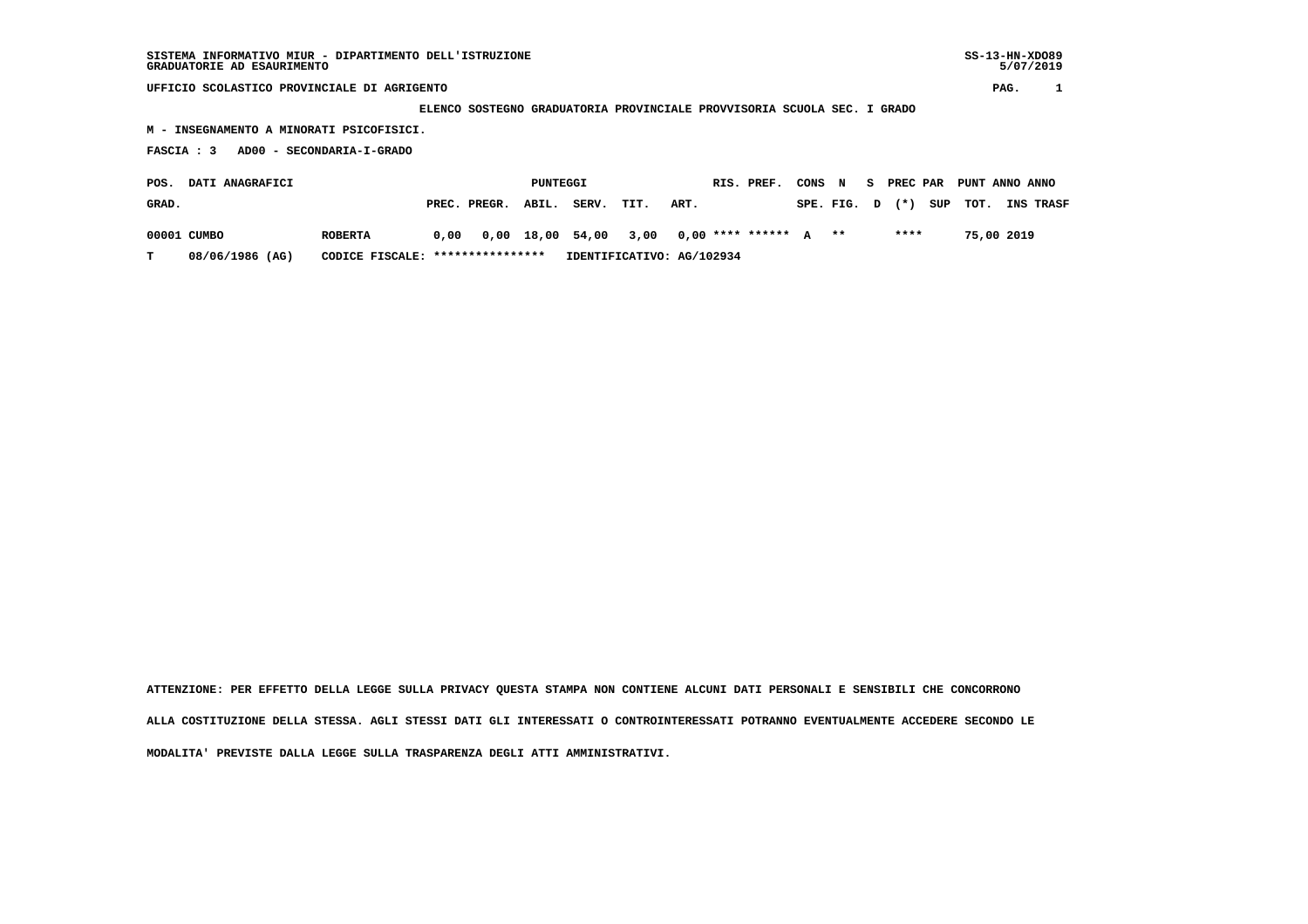**SISTEMA INFORMATIVO MIUR - DIPARTIMENTO DELL'ISTRUZIONE SS-13-HN-XDO89 GRADUATORIE AD ESAURIMENTO 5/07/2019**

 **UFFICIO SCOLASTICO PROVINCIALE DI AGRIGENTO PAG. 2**

 **ELENCO SOSTEGNO GRADUATORIA PROVINCIALE PROVVISORIA SCUOLA SEC. I GRADO**

 **N - INSEGNAMENTO A MINORATI DELLA VISTA.**

 **FASCIA : 3 AD00 - SECONDARIA-I-GRADO**

| POS.  | <b>DATI ANAGRAFICI</b> |                                  |                    | PUNTEGGI |                                                                   |                           |      | RIS. PREF. | CONS N |  |      | S PREC PAR PUNT ANNO ANNO |            |                                    |
|-------|------------------------|----------------------------------|--------------------|----------|-------------------------------------------------------------------|---------------------------|------|------------|--------|--|------|---------------------------|------------|------------------------------------|
| GRAD. |                        |                                  | PREC. PREGR. ABIL. |          | SERV. TIT.                                                        |                           | ART. |            |        |  |      |                           |            | SPE. FIG. D (*) SUP TOT. INS TRASF |
|       | 00001 CUMBO            | <b>ROBERTA</b>                   |                    |          | $0.00$ $0.00$ $18.00$ $54.00$ $3.00$ $0.00$ $***$ **** ***** A ** |                           |      |            |        |  | **** |                           | 75,00 2019 |                                    |
| T.    | 08/06/1986 (AG)        | CODICE FISCALE: **************** |                    |          |                                                                   | IDENTIFICATIVO: AG/102934 |      |            |        |  |      |                           |            |                                    |

 **ATTENZIONE: PER EFFETTO DELLA LEGGE SULLA PRIVACY QUESTA STAMPA NON CONTIENE ALCUNI DATI PERSONALI E SENSIBILI CHE CONCORRONO ALLA COSTITUZIONE DELLA STESSA. AGLI STESSI DATI GLI INTERESSATI O CONTROINTERESSATI POTRANNO EVENTUALMENTE ACCEDERE SECONDO LE MODALITA' PREVISTE DALLA LEGGE SULLA TRASPARENZA DEGLI ATTI AMMINISTRATIVI.**